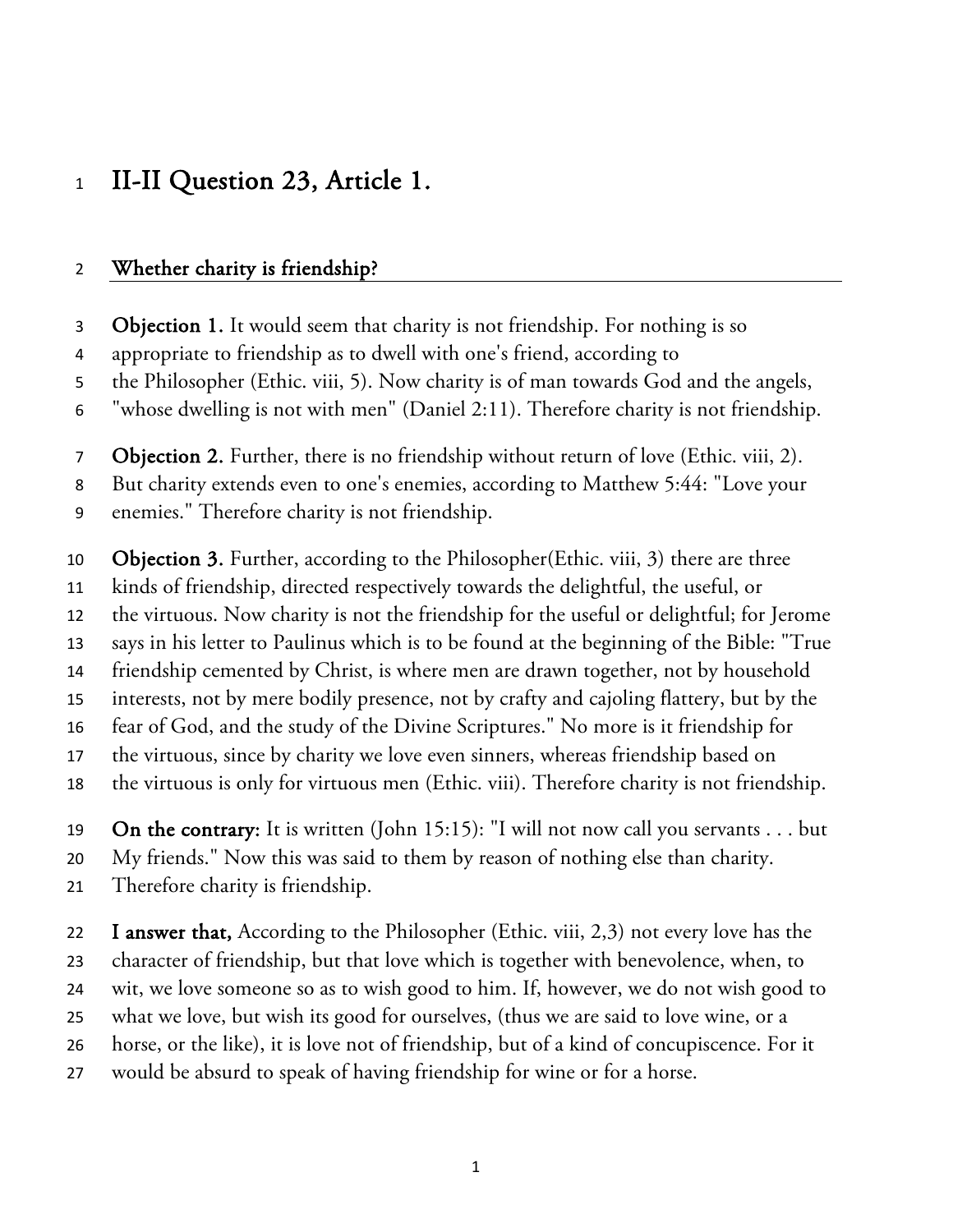- Yet neither does well-wishing suffice for friendship, for a certain mutual love is
- requisite, since friendship is between friend and friend: and this well-wishing is
- founded on some kind of communication.

 Accordingly, since there is a communication between man and God, inasmuch as He communicates His happiness to us, some kind of friendship must needs be based on this same communication, of which it is written (1 Corinthians 1:9): "God is faithful: by Whom you are called unto the fellowship of His Son." The love which is based on this communication, is charity: wherefore it is evident that charity is the friendship of man for God.

 Reply to Objection 1. Man's life is twofold. There is his outward life in respect of his sensitive and corporeal nature: and with regard to this life there is no communication or fellowship between us and God or the angels. The other is man's spiritual life in respect of his mind, and with regard to this life there is fellowship between us and both God and the angels, imperfectly indeed in this present state of life, wherefore it is written (Philippians 3:20): "Our conversation is in heaven." But this "conversation" will be perfected in heaven, when "His servants shall serve Him, and they shall see His face" (Apocalypse 22:3-4). Therefore charity is imperfect here, but will be perfected in heaven.

19 Reply to Objection 2. Friendship extends to a person in two ways: first in respect of himself, and in this way friendship never extends but to one's friends: secondly, it extends to someone in respect of another, as, when a man has friendship for a certain person, for his sake he loves all belonging to him, be they children, servants, or connected with him in any way. Indeed, so much do we love our friends, that for their sake we love all who belong to them, even if they hurt or hate us; so that, in this way, the friendship of charity extends even to our enemies, whom we love out of charity in relation to God, to Whom the friendship of charity is chiefly directed.

27 Reply to Objection 3. The friendship that is based on the virtuous is directed to none but a virtuous person as the principal person, but for his sake we love those who belong to him, even though they be not virtuous: in this way charity, which above all is friendship based on the virtuous, extends to sinners, whom, out of charity, we love for God's sake.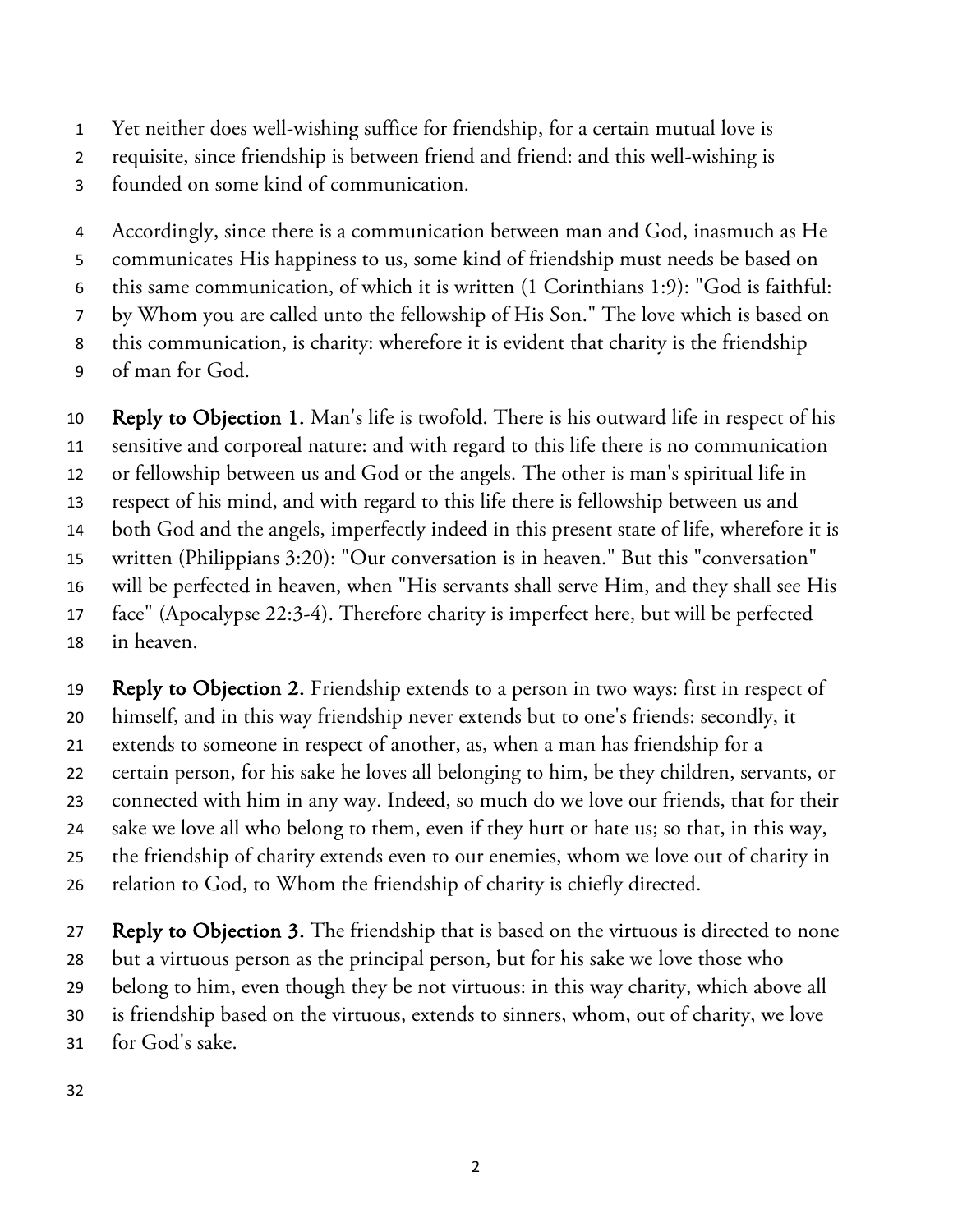# Q. 25, Article 1

## 2 Whether the love of charity stops at God, or extends to our neighbor?

**Objection 1.** It would seem that the love of charity stops at God and does not extend to our neighbor. For as we owe God love, so do we owe Him fear, according Deuteronomy 10:12: "And now Israel, what doth the Lord thy God require of thee, but that thou fear . . . and love Him?" Now the fear with which we fear man, and which is called human fear, is distinct from the fear with which we fear God, which is either servile or filial. Therefore also the love with which we love God, is distinct from

the love with which we love our neighbor.

 Objection 2. Further, the Philosopher says (Ethic. viii, 8) that "to be loved is to be honored." Now the honor due to God, which is known as "latria", is distinct from the

honor due to a creature, and known as "dulia." Therefore again the love wherewith we

love God, is distinct from that with which we love our neighbor.

Objection 3. Further, hope begets charity, as a gloss states on Matthew 1:2. Now

hope is so due to God that it is reprehensible to hope in man, according to Jeremiah

17:5: "Cursed be the man that trusts in man." Therefore charity is so due to God, as

not to extend to our neighbor.

18 On the contrary: It is written (1 John 4:21): "This commandment we have from God, that he, who loves God, love also his brother."

20 I answer that, habits are not differentiated except their acts be of different kinds, for every act of the one kind belongs to the same habit. Now since the kind of an act is

 derived from its object, considered under its formal aspect, it follows of necessity that it is specifically the same act that tends to an aspect of the object, and that tends to the

object under that aspect: for example, it is specifically the same visual act whereby we

- see the light, and whereby we see the color under the aspect of light.
- Now the aspect under which our neighbor is to be loved, is God, since what we ought
- to love in our neighbor is that he may be in God. Hence it is clear that it is specifically
- the same act whereby we love God, and whereby we love our neighbor. Consequently
- the habit of charity extends not only to the love of God, but also to the love of our
- neighbor.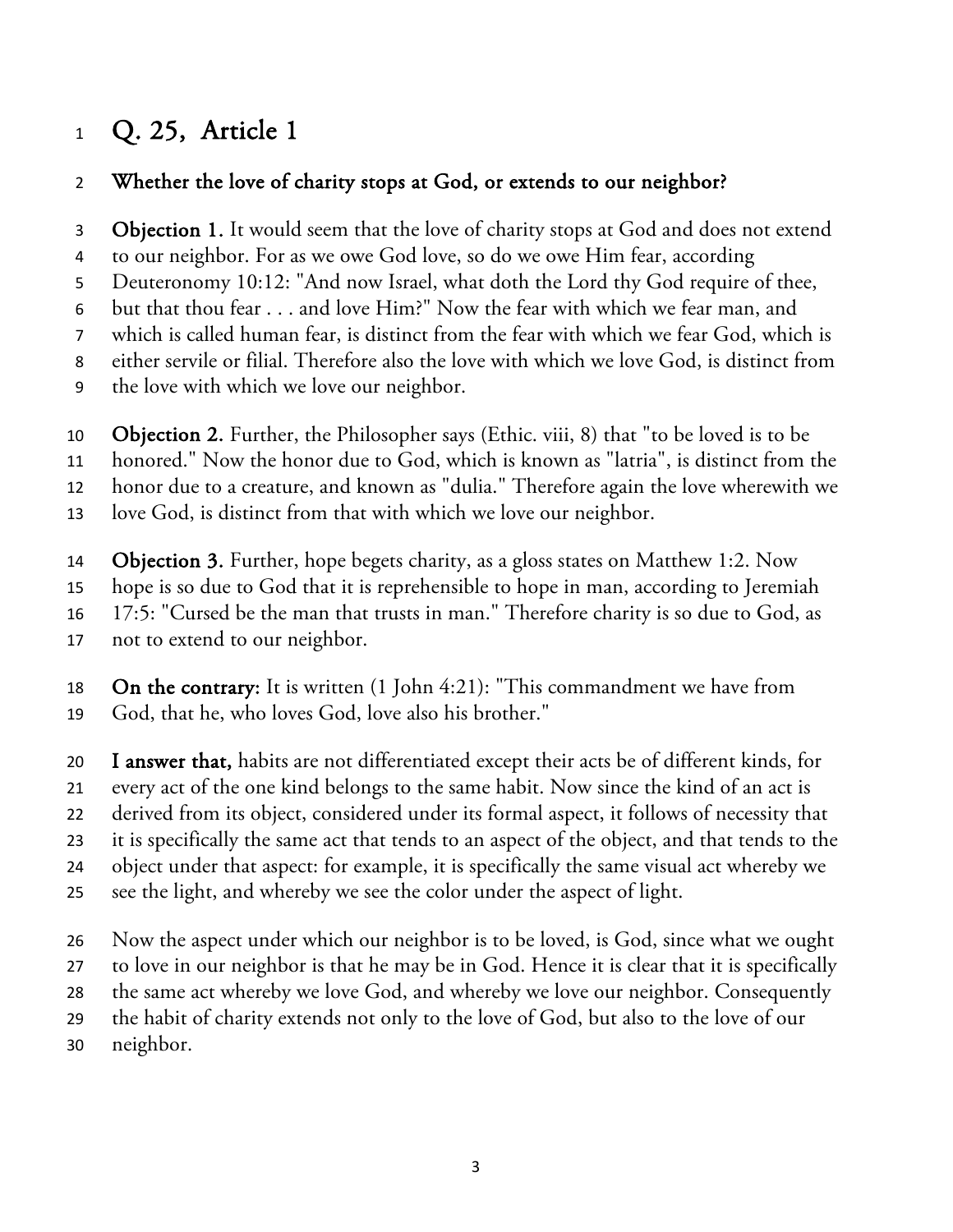1 Reply to Objection 1. We may fear our neighbor, even as we may love him, in two

- ways: first, on account of something that is proper to him, as when someone fears a
- tyrant on account of his cruelty, or loves him by reason of his own desire to get
- something from him. Such human fear is distinct from the fear of God, and the same
- applies to love. Secondly, we fear a man, or love him, on account of what he has of
- God; as when we fear the secular power by reason of its exercising the ministry of God
- for the punishment of evildoers, and love it for its justice: such like fear of man is not
- distinct from fear of God, as neither is such like love.

Reply to Objection 2. Love regards good in general, whereas honor regards the

- honored person's own good, for it is given to a person in recognition of his own
- virtue. Hence love is not differentiated specifically on account of the various degrees of
- goodness in various persons, so long as it is referred to one good common to all,
- whereas honor is distinguished according to the good belonging to individuals.
- Consequently we love all our neighbors with the same love of charity, in so far as they
- are referred to one good common to them all, which is God; whereas we give various
- honors to various people, according to each one's own virtue, and likewise to God we
- give the singular honor of latria on account of His singular virtue.

Reply to Objection 3. It is wrong to hope in man as though he were the principal

- author of salvation, but not, to hope in man as helping us as a minister under God. In like manner it would be wrong if a man loved his neighbor as though he were his last
- end, but not, if he loved him for God's sake; and this is what charity does.
- 

# Question 25, Article 8.

### Whether charity requires that we should love our enemies?

25 Objection 1. It would seem that charity does not require us to love our enemies. For

Augustine says (Enchiridion lxxiii) that "this great good," namely, the love of our

enemies, is "not so universal in its application, as the object of our petition when we

say: Forgive us our trespasses." Now no one is forgiven sin without he have charity,

- because, according to Proverbs 10:12, "charity covers all sins." Therefore charity does
- not require that we should love our enemies.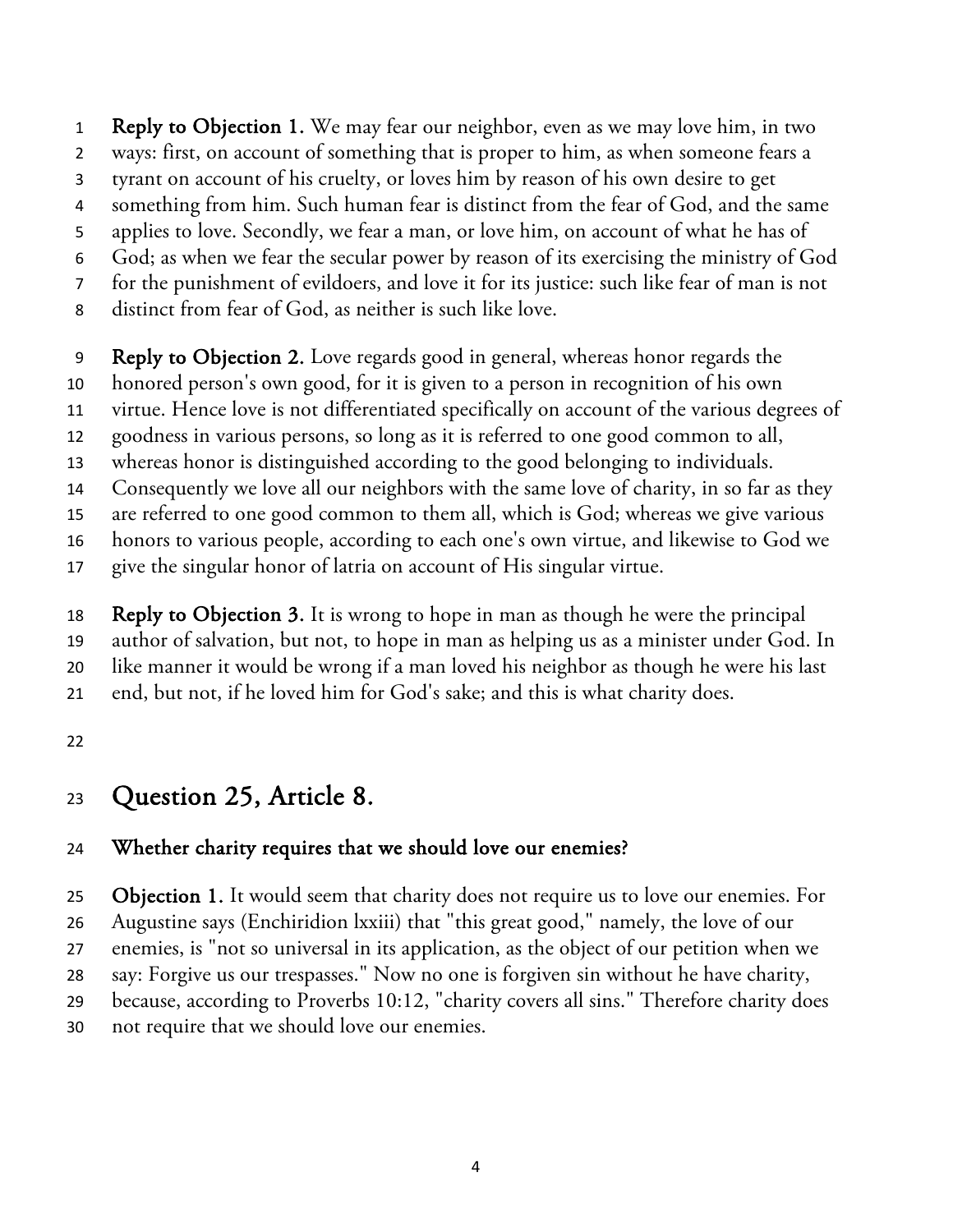- **Objection 2.** Further, charity does not do away with nature. Now everything, even an
- irrational being, naturally hates its contrary, as a lamb hates a wolf, and water fire.
- Therefore charity does not make us love our enemies.
- Objection 3. Further, charity "doth nothing perversely" (1 Corinthians 13:4). Now it
- seems perverse to love one's enemies, as it would be to hate one's friends: hence Joab
- upbraided David by saying (2 Samuel 19:6): "Thou loves them that hate thee, and
- thou hates them that love thee." Therefore charity does not make us love our enemies.
- 8 On the contrary: Our Lord said (Matthew 4:44): "Love your enemies."
- I answer that, Love of one's enemies may be understood in three ways. First, as
- though we were to love our enemies as such: this is perverse, and contrary to charity,
- since it implies love of that which is evil in another.
- Secondly love of one's enemies may mean that we love them as to their nature, but in
- general: and in this sense charity requires that we should love our enemies, namely,
- that in loving God and our neighbor, we should not exclude our enemies from the
- love given to our neighbor in general.
- Thirdly, love of one's enemies may be considered as specially directed to them,
- namely, that we should have a special movement of love towards our enemies. Charity
- does not require this absolutely, because it does not require that we should have a
- special movement of love to every individual man, since this would be impossible.
- Nevertheless charity does require this, in respect of our being prepared in mind,
- namely, that we should be ready to love our enemies individually, if the necessity were
- to occur. That man should actually do so, and love his enemy for God's sake, without
- it being necessary for him to do so, belongs to the perfection of charity. For since man
- loves his neighbor, out of charity, for God's sake, the more he loves God, the more
- does he put enmities aside and show love towards his neighbor: thus if we loved a certain man very much, we would love his children though they were unfriendly
- towards us. This is the sense in which Augustine speaks in the passage quoted in the
- First Objection, the Reply to which is therefore evident.
- 
- 29 Reply to Objection 2. Everything naturally hates its contrary as such. Now our
- enemies are contrary to us, as enemies, wherefore this itself should be hateful to us, for
- their enmity should displease us. They are not, however, contrary to us, as men and
- capable of happiness: and it is as such that we are bound to love them.